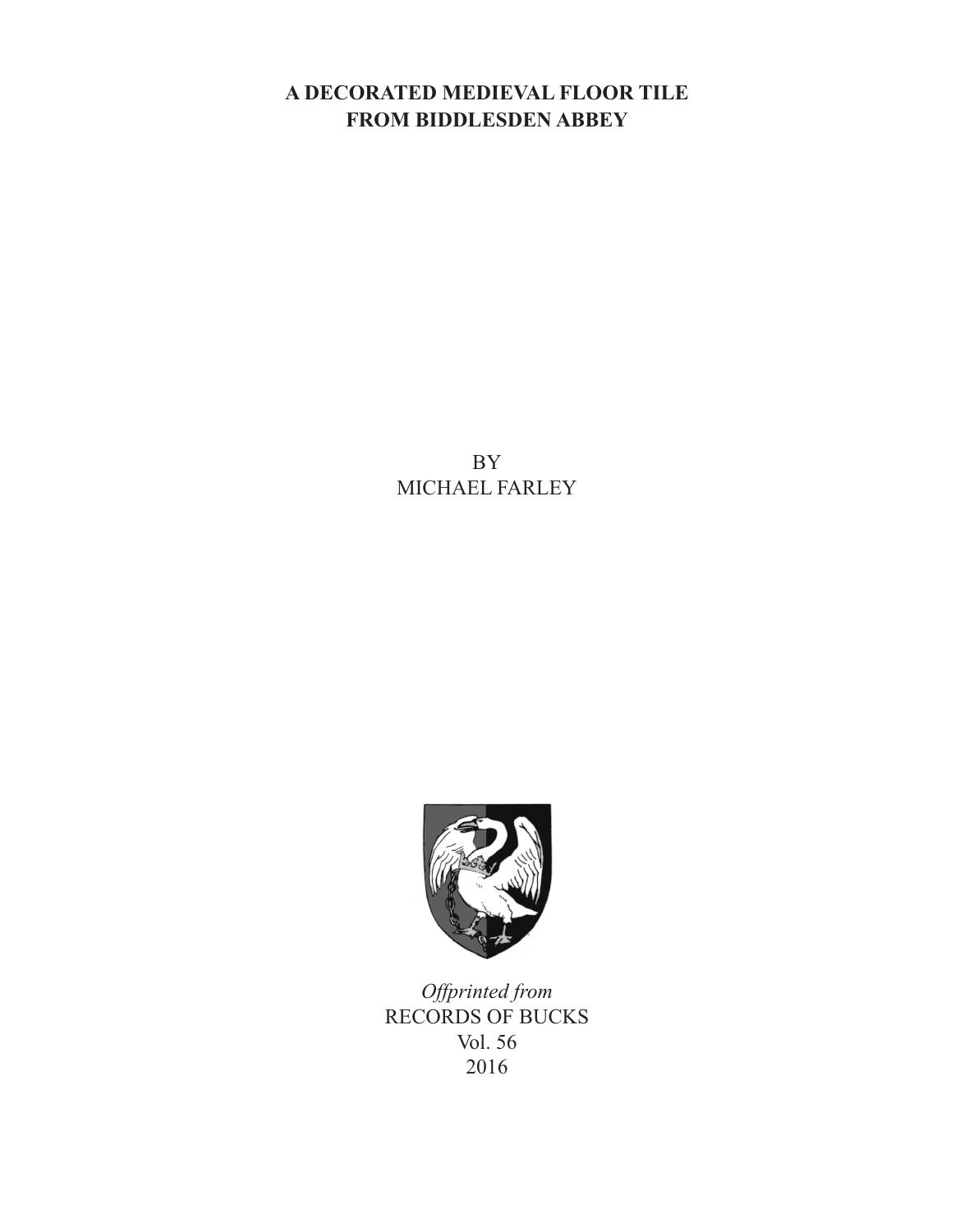# **A DECORATED MEDIEVAL FLOOR TILE FROM BIDDLESDEN ABBEY**

# MICHAEL FARLEY

*A unique decorated medieval floor tile found at the site of Biddlesden Abbey is described. Probably dating to the late thirteenth or early fourteenth century, it is suggested that it may have been made locally. The layout of the abbey buildings is briefly discussed and the removal of settlement, probably of medieval date, close to the abbey in the course of post-dissolution emparkment is noted.*

## **INTRODUCTION**

A slip-decorated tile was found by Mr George Bardrick some years ago at Biddlesden House whilst making a new landscaped area known as 'the secret garden' adjacent to the stable yard of the house at SP 6328 3988 (Fig. 1, A). Mr Bardrick recently showed the find to Ros Tyrrell, Finds Liaison Officer for the Portable Antiquities Scheme at the County Museum (Ref: BUC-OC2C37), and it was subsequently donated to the museum.

# THE TILE AND ITS DESIGN (FIG. 2)

The tile is incomplete and as only two partial edges survive, its original size is not known. Presuming that it was square, each side would have been greater than  $5\frac{1}{8}$ " (130mm): its thickness varies between 26.7mm and 28.3mm. Both surviving edges have bevels, probably cut with a knife. One edge has a trace of slip or possibly mortar on it. There are no stab marks on the underside, but there are several small impressions and a large thumb print with clear ridges visible on it. Its outer surfaces are brick red but the interior is mid-grey; laminations in the clay are visible. There are sparse white, granular, inclusions (calcareous?) in the fabric and clear angular quartz less than 1mm; also there are numerous regularly-distributed fine cavities less than 0.5mm. The underside, which may have been sanded, has a few flakes of white flint up to 2mm and occasional clear angular quartz grains.

The design has been formed using a stamp or stamps. The central impression is up to 2mm deep and a bright, white clay fills the recesses. In two areas the slip extends beyond the impressed figure

onto the surface of the tile, causing the images to lack clarity here. In part of the depressed areas the white infill has a segmented appearance which might have been caused by shrinkage of the inlay, or alternatively from pressure on a white clay fillet when being pushed into the recess. The method of making such 'two-colour' tiles has been much discussed, and there are several suggestions for the process, the most laborious of which would have been by inlaying individual fillets of clay into the recesses, and the simplest through slipping the entire surface and then scraping the unwanted surplus off the top (see e.g. Eames 1980, 45–48, Stopford 2005, 77, 86). Whichever process was used, the occasional white-clay overlap onto the image on this tile does beg the question as to whether the tile could have been rejected during manufacture, although there are no other indications that it was a waster as such. There is no obvious trace of glaze on its surface, although it would certainly have formerly been glazed, or intended to be glazed. The shape of an incomplete inscription set in a band shows that it would have been one of a set of four.

There are four principal elements to its design:

- a) Around the perimeter of the tile is a simple, slightly-recessed band.
- b) In the top right-hand corner is a four-petalled flower with a stem. Below is a left-facing running deer with open mouth and cloven hooves. The deer has a sharp, clear, wavy-edge body-outline, the result of using a v-gouge when cutting the wooden stamp that was used to make the impression. The deer probably has two antlers, but if so the adjoining flower stem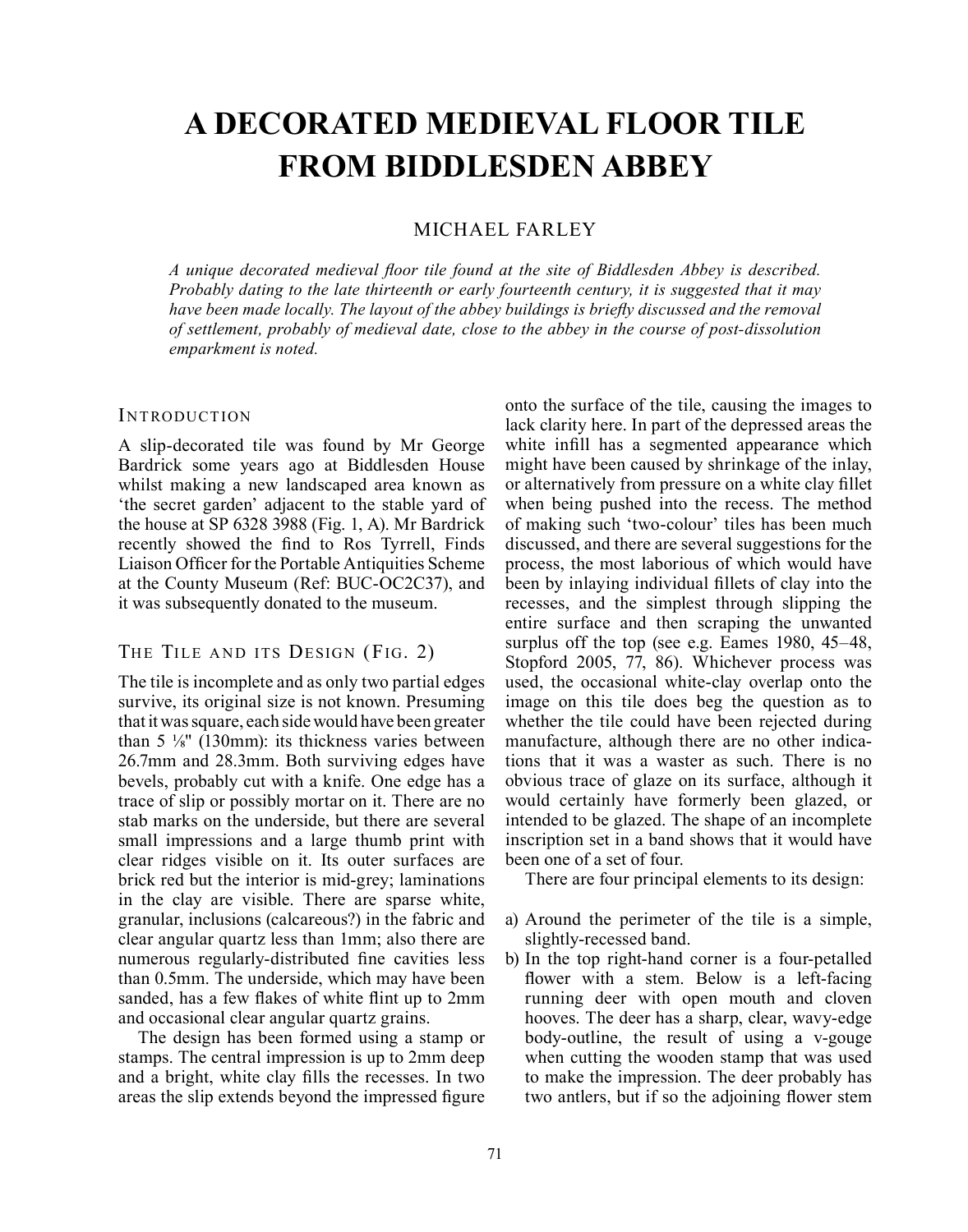

Figure 1 Biddlesden Abbey. A: Findspot of the tile. B: Old Chapel Yard (and existing cemetery). C: Approximate location of extinguished north-south road, 'The street of the old town'. Based on OS 25" sheet, 1925 edit.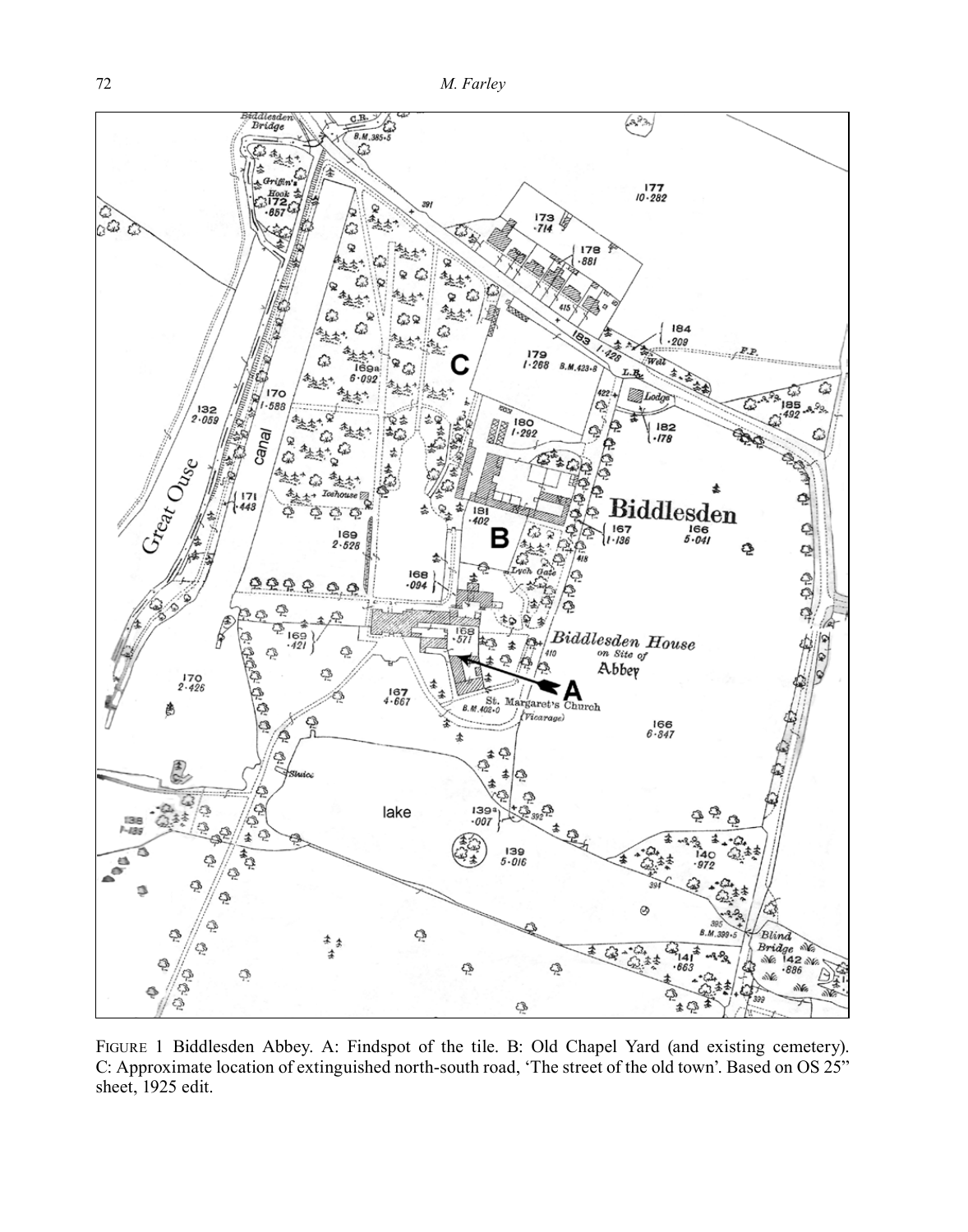

Figure 2 Upper: tile from site of Biddlesden Abbey. Lower: detail of stag and its outline, showing v-gouge marks present on the wooden tile stamp.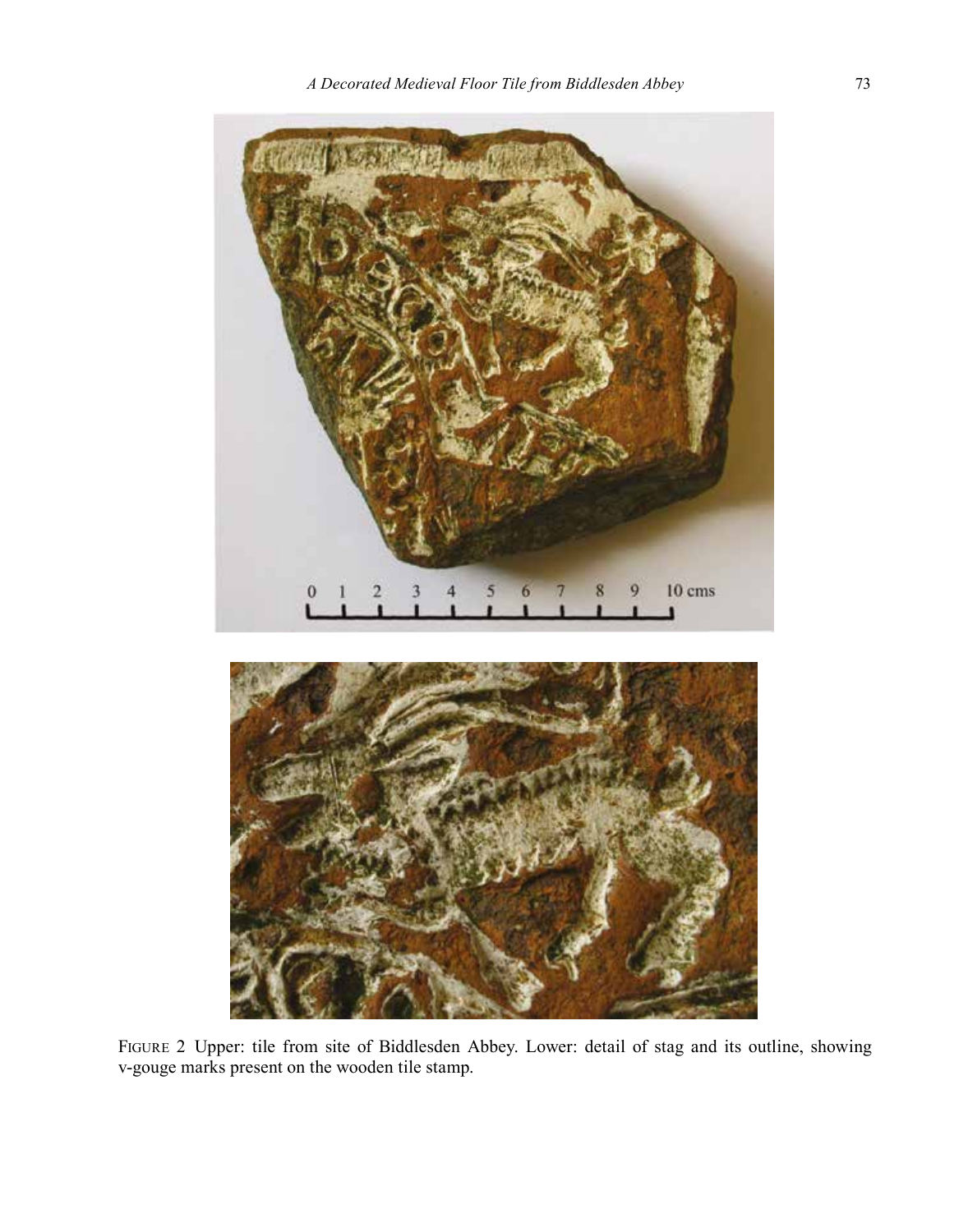would join onto the end of the lower antler: a less likely option is that there is no lower antler but the flower has a long stem.

c) Beneath the deer is an inscription set within a double-arc band which, making the reasonable assumption that the tile was one of a set of four, would have formed one segment of a quatrefoil. The individual letters of the inscription are not at all clear. The writer is most grateful to David Noy who has looked at a photograph of the tile and comments as follows:

'There are seven fully preserved letters, with parts of another at each end of the inscription. They are in a form of Lombardic capitals, but few are definitely identifiable. Inscriptions on medieval floor tiles are often difficult to decipher (Wright 1975, 13). They can consist of names, including maker's inscriptions; prayers, most commonly *ave, Maria*; or form part of a dedicatory inscription running across several tiles, such as one from Halesowen Abbey which also includes a prayer (Eames 1980, 159) *istud opus Nicholas matri Christi dedit abbas + vigeat absque chao mater dona Nicholao*. The language is usually Latin, but English and French are also found.

The first complete letter on the Biddlesden tile is in a form for which I have found no parallels, and is most plausibly explained as a reversed and inverted Q. Reversed letters are common in tile inscriptions, presumably because the tile-makers could not read them. If it is a Q it must be an abbreviation, perhaps for *quod* (or *quem*, *quam*, etc.). The letter before it, which is partly lost where the tile is broken, may be V. If so, it probably represents a word ending *–um*, as final *–m* is often omitted in manuscripts. Or could the reversion of Q (if that is the correct interpretation) have led the tile-maker to put before the Q the V which should have come after it?

The next three letters appear to read EGO. E and O are clear, and G seems to be the only possible reading of the letter between them, forming the pronoun *ego*. A name or first person verb can be expected afterwards. The next letter seems to be T (C is also possible on the analogy of the form found in manuscripts). The following letter has a form which suggests N, but in the context H is more likely, with the upright disappearing into the upper band. A badly formed R is also possible. The final complete letter is A.

A very tentative interpretation of the whole inscription would be:

*---]u(m) q(uod) ego Tha[---* suggesting a name (it would be a very unusual one, such as Thaddeus or Chad), or:

*---]u(m) q(uod) ego tra[---* suggesting a verb, perhaps *tradidi*, or another *trans*- compound. … *quod ego tradidi* … ("which I have handed over") is a clause sometimes found in charters. … *quod ego transeam* … ("that I may cross over") might be a prayer.'

d) Below the inscription are parts of a complicated design, the only clear elements of which are (on the left) a spread, left human hand with four fingers and a thumb and unclear elements to the left above this. Below and to the right there appears to be either a piece of upright vegetation or perhaps a figure. Below and to the right of this is a second four-fingered hand (on the tile's broken edge).

The writer is grateful to Richard Gem who suggested checking illustrations of the abbey's seals to see if there might be comparable images. The abbey's twelve known seals are listed and four are illustrated in VCH I (1905, 367–8 & pl. II). Many show the abbot holding a crozier: others feature Minerva, a bust, or the virgin and child (the abbey's dedication was to St Mary and St Nicholas). Examples of Cistercian seals nationally (including Biddlesden) are shown in Heslop (1986, pls. 135–177). Images of abbots with croziers are again common and sometimes a crozier and hand alone; either were approved images in the early history of the Cistercian order. Interestingly, one abbot on a seal from Stratford Langthorn is accompanied by a 'budding rod' (Heslop 1986, pl. 136). It is possible that this might be what is shown to the right of the (presumed) standing figure noted above on the Biddlesden tile, although it has to be admitted that this is stretching the evidence.

### WHERE WAS THE TILE MADE?

Unfortunately there are no comprehensive publications on the floor tiles from the adjacent counties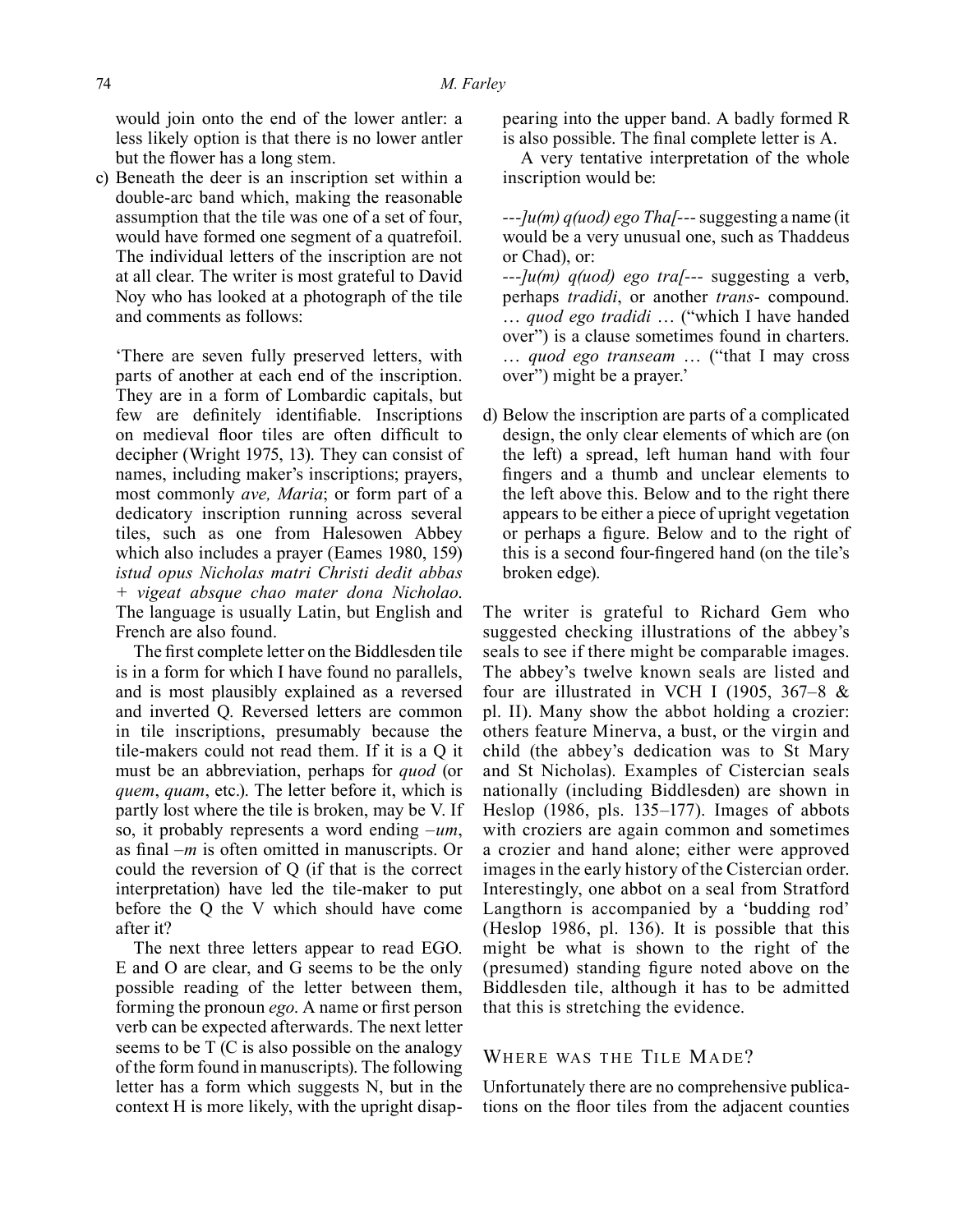of Northamptonshire and Oxfordshire, which are the natural search areas for material comparable to Biddlesden as the parish is adjacent to the former, not far from the latter, and the abbey held properties in both counties. Oxfordshire has one known production area near Bagley Wood which produced tiles unlike those from Biddlesden (Haberly 1937, 173), and two production sites are known in Northamptonshire, one at Lyveden where undecorated glazed-floor tiles were made (Steane & Bryant 1975) and the other at Pipewell Abbey which produced line-impressed tiles (Eames 1980, 743). Neither of their products are comparable to the Biddlesden tile, nor has a match been identified in a fairly rapid search of individual publications of tiles from the two counties.

The study of decorated floor tiles in Buckinghamshire has been well served by a comprehensive survey carried out in the 1930s by Hohler (1941 & 1942) which included all of the tiles in Buckinghamshire's churches. Hohler also considered known production sites in the county. Knowledge of these has advanced a little since Hohler's day, and a brief summary follows.

- a) Penn is Buckinghamshire's best known tilery. Its fourteenth-century products were purchased for a number of ecclesiastical and royal structures in Windsor and London, no doubt utilising the Thames for transport, and supplied to many other areas beyond the county's borders (Keen 2000, Green 2005).
- b) Little Brickhill tiles have been studied by Mynard (1975) who records their distribution in a number of churches. A late fifteenth-century date has been confirmed for some at Great Linford, although production may have continued a little later than this (Mynard & Zeepvat 1991, 114–5).
- c) Cadmore End. There is information at present about one particularly distinctive design only from this tilery, where pottery was also produced (Hurman 2004).
- d) Boarstall. Evidence for a tilery here was identified some years ago (Farley 1982), but since that date further information about its products has come to light that will be published in a forthcoming issue of *Records*.
- e) Chetwode (?). Hohler (1941, 4, 17, 100, 102–3) refers to wasters found at Chetwode Priory about nine miles south of Biddlesden, but unfor-

tunately although he notes the tile types, he does not provide any detailed evidence that they were wasters. Presuming the site is acceptable, it may have been making tiles for a specific abbey project.

f) Finally, a case has been made for the existence of a pottery production area in the forest of Whittlewood, within which Biddlesden is sited (Farley & Hurman 2015, 220–1) and since the two products were sometimes made at the same location the local position may change in the future.

It has to be said at the outset that the Biddlesden tile does not match any of the tiles known to have been produced at these sites, nor any other tile published by Hohler from Buckinghamshire churches. This is not entirely surprising, since it is the first tile known to have been recorded from the abbey, and as such is but a random survivor from a single floor which would originally have contained very many. For example, a floor at Warden Abbey, Bedfordshire (Baker 1993) contained 800 tiles, albeit of a very different character to the tile from Biddlesden. Decorated floor-tiles in Buckinghamshire were no doubt once a common feature of both churches and high-status buildings, but today they only survive *in situ* in a few churches, and although others may yet remain undetected beneath raised floors, many will have been completely replaced during subsequent re-flooring. Of those which do survive, some are now so foot-worn that no decoration remains upon them.

It is worth considering the individual design elements on the tile further. Eames (1980) catalogued the substantial collection held by the British Museum, an important reference source which includes over 300 designs, some of which will be referred to below. Hohler notes an important division between 'Wessex' tiles and their derivatives (such as those made for New College, Oxford), and later tiles made at such locations as Penn and Little Brickhill. Wessex tiles commonly had deeply-stamped designs, multiple stabs on the underside and a fairly consistent size of between 5½" and 6½". The Biddlesden tile does have some affinity with Hohler's Wessex group in depth of stamp and (probably) size, but lacks stab marks on its underside, usual amongst Wessex tiles. Its combination of design elements is also unusual. Comparisons between the tile's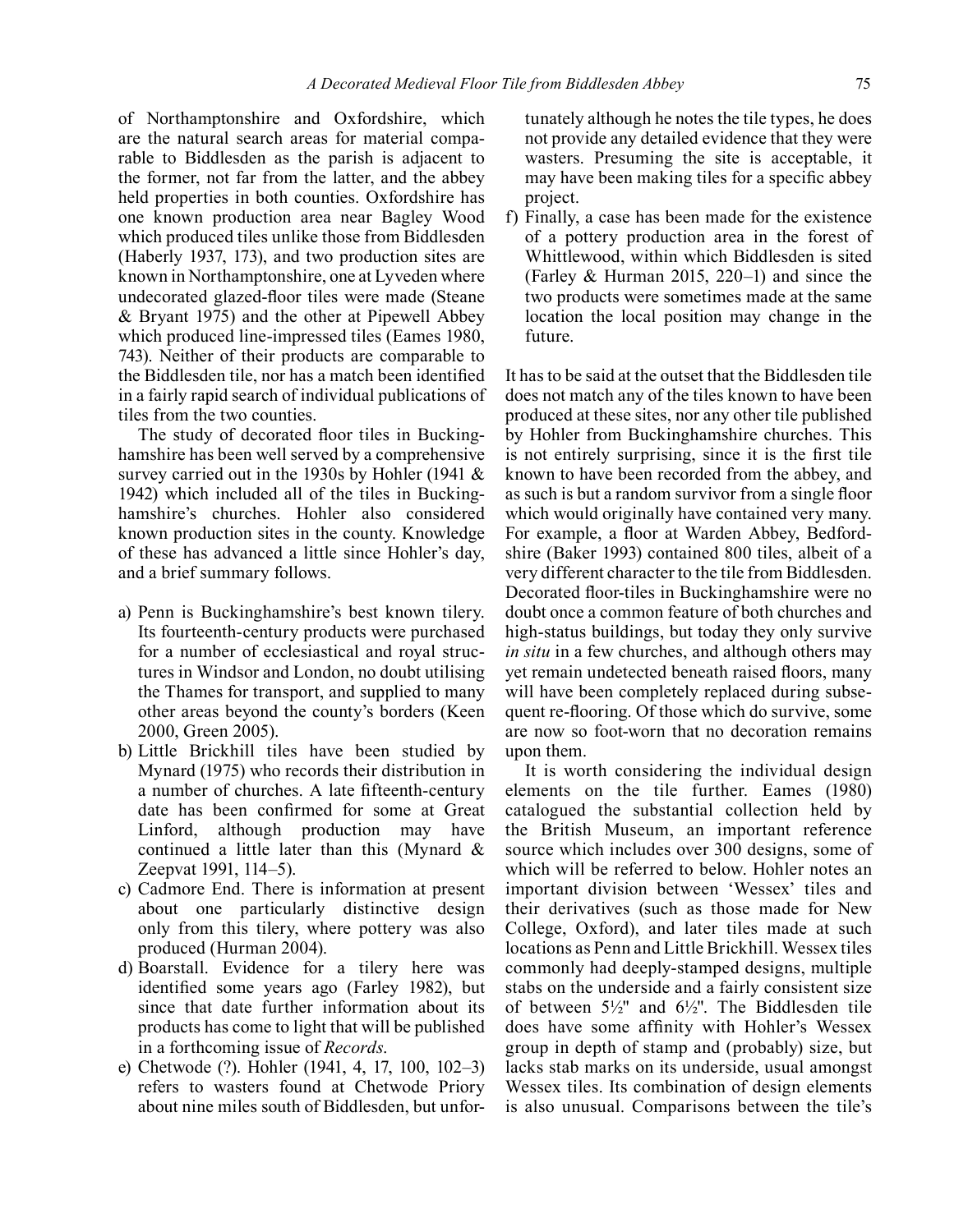principal elements and tiles from elsewhere are noted below.

- a) The plain border. It is certain that this would only have been along only two edges of the tile, or it would have interfered with the four-tile quatrefoil design. The border is the principal element that the tile shares with Hohler's 'Wessex' tiles. Eames (1980) records a simple slip line border on about thirty tiles in the British Museum collection, ranging from borders which encompass a multiple tile design to those outlining a tile containing a simple image.
- b) The stag. Stags feature on three of Hohler's fourteenth-century Penn series, which are so-called 'printed tiles', made in quite a different tradition to the impressed Biddlesden tile. They are not common among the very large number of designs that Eames illustrates, being clearly depicted on only sixteen tiles, of which only four stags look left as does the Biddlesden stag. None of them are otherwise similar to the Biddlesden stag, nor are they associated with lettering (see below).
- c) Lettering. The only inscribed Buckinghamshire tiles illustrated by Hohler are a few from the later Penn and Little Brickhill series. None of these inscriptions are set within a double-arc band, as at Biddlesden, or form part of a four-tile design. Almost all of the lettering that Eames illustrates occurs within a circular setting. Of the four double-arc bands she illustrates, none contains lettering.
- d) Figures. A few simple human figures occur on the later Penn tile series, but otherwise are not recorded in Hohler's designs. Human figures are not very common amongst Eames' designs, but occur most frequently on the more sophisticated tile series, such as those from Chertsey Abbey of later thirteenth-century date (Gardner & Eames 1954), which bear no relation to the relatively crude Biddlesden images.

In summary, it can be seen that although there are a few general design elements which occur on other tiles, none are a close match for the Biddlesden tile, nor is the overall association of elements the same.

Dating a single incomplete tile is not straightforward, and no information is available about building works at the abbey (see below). Eames (1992) suggests that two-colour tiles (as against e.g. incised or geometric tiles) were introduced in the second quarter of the thirteenth century, the earliest fairly closely-dated examples being those of c.1240–1244 from Clarendon Palace. Another reasonably dated series occurs at Hailes Abbey, Gloucester, where a floor has been dated c.1277 (*ibid*, 285), but these tiles are better quality than the Biddlesden tile. As noted above, the probable figural image on the tile might be loosely compared with images on Cistercian seals. The images of figures on seals increase in complexity from the early fourteenth century, when they often begin to feature multiple figures, such as appear to be present on the Biddlesden tile. Presuming that that the tile was commissioned by the abbey, the design may have reflected this trend towards elaboration. At the other end of the time-scale it certainly pre-dates the Penn series, which commenced somewhere in the early to mid-fourteenth century. On balance a provisional later thirteenth to early fourteenth century date seems likely.

At a number of locations there is good evidence that in the thirteenth century decorated tiles were often produced by craftsmen, probably itinerant, who worked at the site where the tiles were going to be laid, for example at Clarendon Palace ( Eames 1988) and possibly locally at Chetwode (see above). This could also have been the case at Biddlesden. Cherry (1991,197) suggests that following their establishment such tileries might have gone on to supply other religious houses, etc. in the vicinity. Apart from the unusual character of the Biddlesden tile itself, there is slight evidence supporting the idea of local production. Romano-British pottery kilns have been found only 700m from the abbey site (HER 4426 and Swan 1984, 112), indicating the presence of suitable clay nearby. There is also a hint of undated but presumably post-Roman tile-making activity at Biddlesden parish in a document of 1742 which records a lease to one Charles Adkins of Biddlesden, yeoman, of land which included 'Little Tylers Field containing 13a 3r 18p' (Verney Archive 2/1046), although the name could of course refer to a clay source rather than a kiln, or indeed to much later tile-making activity in the area.

### THE ABBEY

Biddlesden Abbey lay close to the banks of the Great Ouse which, as previously noted, marks the county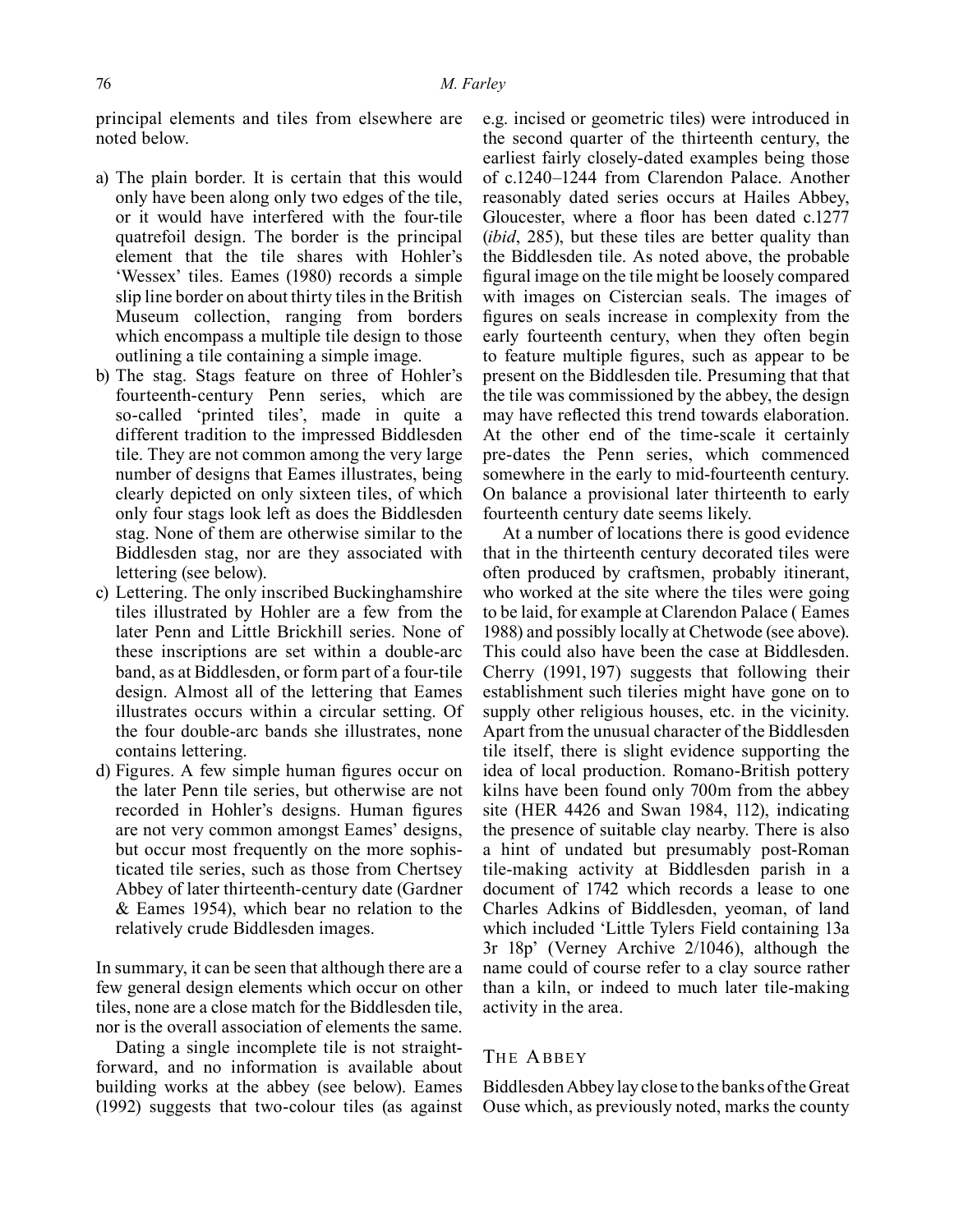boundary between Buckingham and Northamptonshire. It was a Cistercian house founded in 1147 within Whittlewood Forest, and was dissolved in 1539. There was one other Cistercian house in the county at Medmenham on the banks of the Thames, both being part of the eighty-six strong permanent foundations in Britain (Robinson 1998). The abbey had lands or houses in twenty-one parishes. Its holdings are described by Roundell (1858, 1863, and 1864; VCH I, 363–9 and IV, 153–7). The names of thirty-one abbots are known (VCH I, 367–8). Its possessions were surrendered to the king's commissioners in September 1540, at which time it had an abbot, a sub-prior, eight monks and a number of staff (Roundell 1858, 75–79). 'Some  $16<sup>th</sup>$  and  $17<sup>th</sup>$  century accounts of the manor-house. which must have incorporated at least part of the old abbey, state that it contained sixteen bays, a brew-house, stable, 'colehouse', dovecots, orchard, hop-yard, and three fisheries.'(VCH IV, 154). The abbey church was destroyed by Sir Robert Peckham about the middle of the sixteenth century. Browne Willis, who visited Biddlesden in 1712, found various elements of the abbey remaining including parts of the cloister, the tower, a small chapel and the chapter house 'with a handsome arched room about 40ft square', but most of these structures including the separate chapel (which was in existence in the thirteenth century, see on) had been demolished by Henry Sayer, lord of the manor or his predecessor, as Browne Willis subsequently noted in 1737 (VCH IV, 154; two of Browne Willis' drawings are included in Green 1966). Sayer was to provide a replacement chapel which still stands within the precinct of the house he had built c.1731. Willis recorded several tombs but makes no mention of tiles. Subsequently the Royal Commission noted that; '… some of the foundations of the abbey are said to exist N. of the house, on a site partly covered by outbuildings.' (RCHM 1913, 63).

The layout of Cistercian houses generally followed that of the Benedictine order, with the church on the north side of the cloister, the chapter house east of the cloister, etc. A regular variation from the Benedictine plan was that the axis of the refectory was aligned north-south to the cloister, with the warming house on one side and the kitchen on the other. A local historian (Green 1966), has provided a hypothetical plan of the abbey. He places the abbey church to the

south of the present house, adjacent to the current lake, and the cloister on the north of the church, which would place its furthest walk close to and beneath the present house. This arrangement is the reverse of the conventional Cistercian layout, and in terms of the present topography of the land provides some problems, since the level area occupied by the current house is several metres higher than the lakeside, and there is also at present a considerable slope from house to lake. Although of course it is possible that a very substantial area could have been landscaped after demolition of the abbey buildings, thus removing all trace of the abbey church and most of the cloister buildings, Green provides no evidence that this was the case. He does thank '…the late Lt-Col T.R. Badger of Biddlesden House … for his kind assistance in the search for the plan of the abbey within its grounds.' but again provides no information about the nature of the search he carried out – whether for instance he dug any exploratory trenches. A simpler solution might be that the abbey church was not in the position he suggested, but lay roughly where the house now stands, with the cloister etc. on the (traditional) north side, roughly in the area where there is now a terraced lawn. As construction of the lawn would have certainly required considerable levelling, unfortunately neither Green's proposed layout nor this alternative leave much potential for the survival of footings etc. although geophysical survey might be of value in the future. The Cistercians originally eschewed decorative features in their buildings, but over time embellishments became more common and chapter houses were often 'more flamboyantly decorated than the church' (Coldstream in Robinson 1998), so it is possible that the Biddlesden tile originated from such a location. However, its findspot (Fig. 1, A) would not relate to a chapter house on either proposed plan, although of course this may bear no relation to its original position.

Apart from the abbey's own church there was also a parish church of St Margaret, which in 1209 was assigned to the abbey. At the dissolution no distinction was made between the holdings of this church and those of the abbey, when the whole was assigned to Sir Thomas Wryothesley, the first of a number of subsequent owners (Roundell 1863, 78–9). In the Verney archive at Claydon House is an interesting sequence of maps, all dateable around 1755. They depict the current house and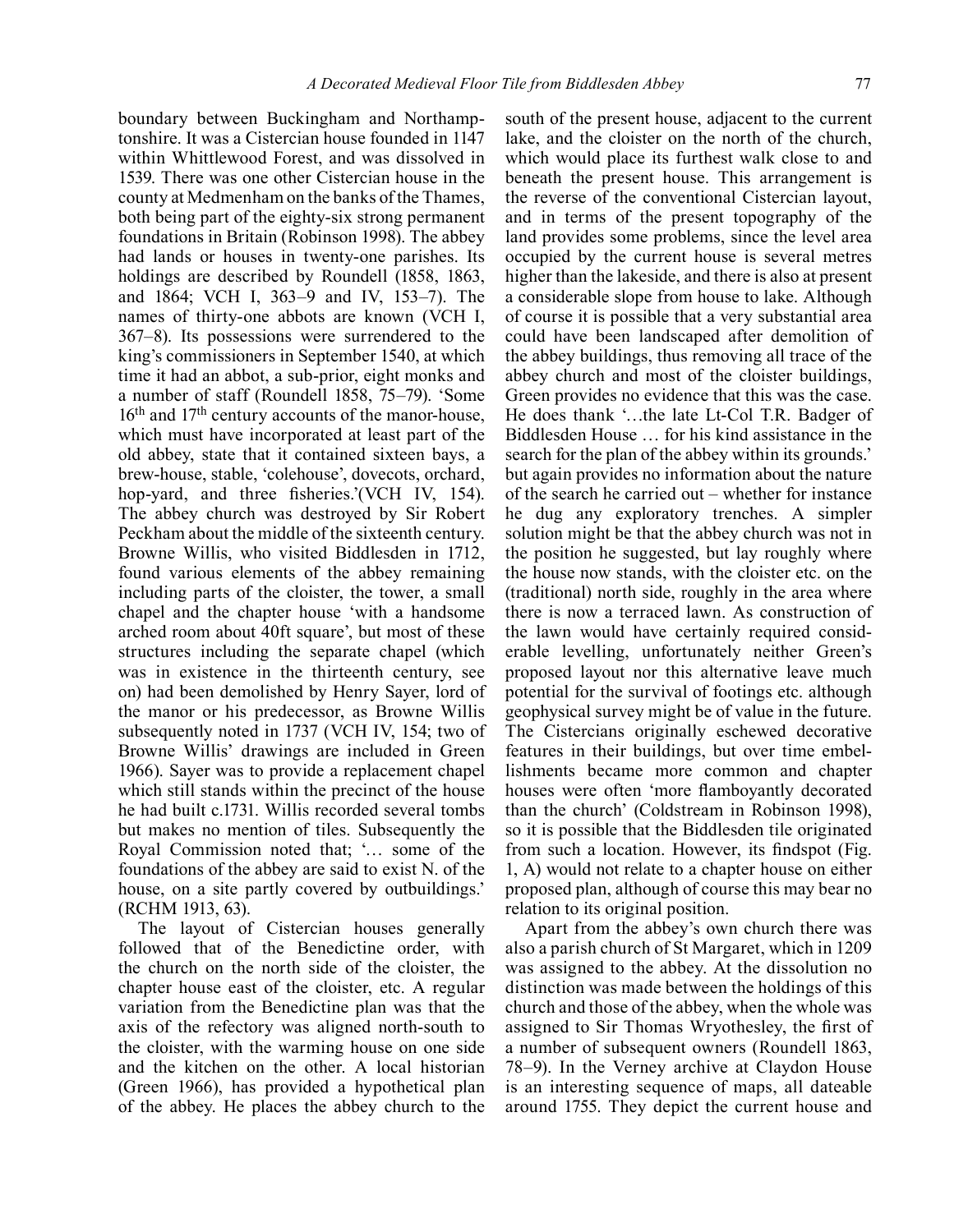its outbuildings in some detail, and include a plan showing a landholding that existed prior to the construction of the house in c.1731. Among the features of interest is an 'Old Chapel Yard' (Fig. 1, B). This lies in approximately the same site as the existing cemetery just north-east of the house that has served the present church, and which is now on higher ground than the terraced lawn. According to Browne Willis, part of the cemetery was levelled around the time the house was constructed (VCH IV, 154–5). The 'Old Chapel Yard' is shown at the south end of an extinguished north-south route, named as 'the street of the old town' (Fig. 1, C), which terminated not far short of the present house. Its north end begins at the modern road through Biddlesden, which is also the park boundary. Closes are shown fronting the street together with a few houses – suspiciously rectangular in shape so possibly schematic. It seems likely that the former parish church will have been close to the 'Old Chapel Yard', presumably its cemetery, and this is also the position in which Green has positioned it on his figure. VCH IV (154, 156) notes 'a gravestone of 14th-century date, from Biddlesden Abbey' in the existing cemetery, and cites a Harleian manuscript recording that the old chapel of St Margaret 'stood at the gate of the Abbey'. The combination of all these elements suggests that the 'street of the old town' was once the approach road to an abbey gate. Finally, it may be noted that in 1325 a Monday market and annual fair was granted to the abbey (Roundell 1863), so presumably the abbey was keen to encourage commercial activity in the local community.

#### **ACKNOWLEDGEMENTS**

The writer is grateful to Ros Tyrell and Brett Thorn for bringing the tile to the writer's notice and to Mr Bardrick for information about the find and for showing the writer the location. Sue Baxter, archivist at the Claydon House Trust has been most helpful, David Noy has kindly offered his thoughts on the text and Richard Gem suggested images which might be relevant. Staff at the Centre for Buckinghamshire Studies were as usual most helpful. Thanks also to Jackie Farley for her assistance with the text.

**BIBLIOGRAPHY** 

- Baker E 1993 The Warden Abbey pavements; fine art on a floor*, in* Lillich ME (ed.), *Studies in Cistercian Art and Architecture* 4, 59–77. Cistercian Publications (Kalamazoo, Michigan)
- Cherry J 1991 Pottery and tile, *in* Blair J & Ramsay N, (eds), *English Medieval Industries*. The Hambledon Press
- Coldstream N 1998 The Mark of Eternity; the Cistercians as builders, *in* Robinson, D (ed.), *The Cistercian Abbeys of Britain. Far from the Concourse of Men,* 35–61. Batsford, English Heritage, CADW and Historic Scotland
- Gardner JS & Eames E 1954 A tile kiln at Chertsey Abbey, *J Brit Archaeol Assoc* (3rd Series) 17,  $24-42$  and pls. ix–xvi
- Eames E 1980 *Catalogue of Medieval lead-glazed earthenware tiles in the Department of Medieval and Later Antiquities, British Museum*. British Museum Press.
- Eames E 1988 The tile kiln and floor tiles, *in* James TB & Robinson AM*, Clarendon Palace. The History and Archaeology of a Medieval Palace and Hunting Lodge near Salisbury, Wiltshire*. Soc. Antiq. Res. Rep. XLV
- Farley ME 1982 A Medieval pottery industry at Boarstall, Buckinghamshire', *Recs Bucks* 24, 107–117
- Farley M & Hurman B 2015 Buckinghamshire pots, potters and potteries, *Recs Bucks* 55, 161–234
- Green CW 1966 *Biddlesden and its Abbey*. EN Hillier & Sons Ltd (Buckingham)
- Green M 2005 Medieval tile industry at Penn, *Recs Bucks* 45*,* 115–169
- Haberly L 1937 *Medieval English paving tiles*. Shakespeare Head Press (Oxford)
- Heslop TA 1986 Cistercian seals in England and Wales*, in* Norton C & Park D (eds), *Cistercian art and architecture in the British Isles*. Cambridge University Press, 266–283
- Hohler C 1941 Medieval paving tiles in Buckinghamshire [Part 1], *Recs Bucks* 14, 1–49
- Hohler C 1942 Medieval paving tiles in Buckinghamshire' [Part 2, concluded], *Recs Bucks* 14, 99–132
- Hurman B 2004 A late-medieval decorated floor tile with other ceramic products from kiln areas at Cadmore End Common, Fingest, Buckinghamshire: a preliminary note, *Recs Bucks* 44, 21–29